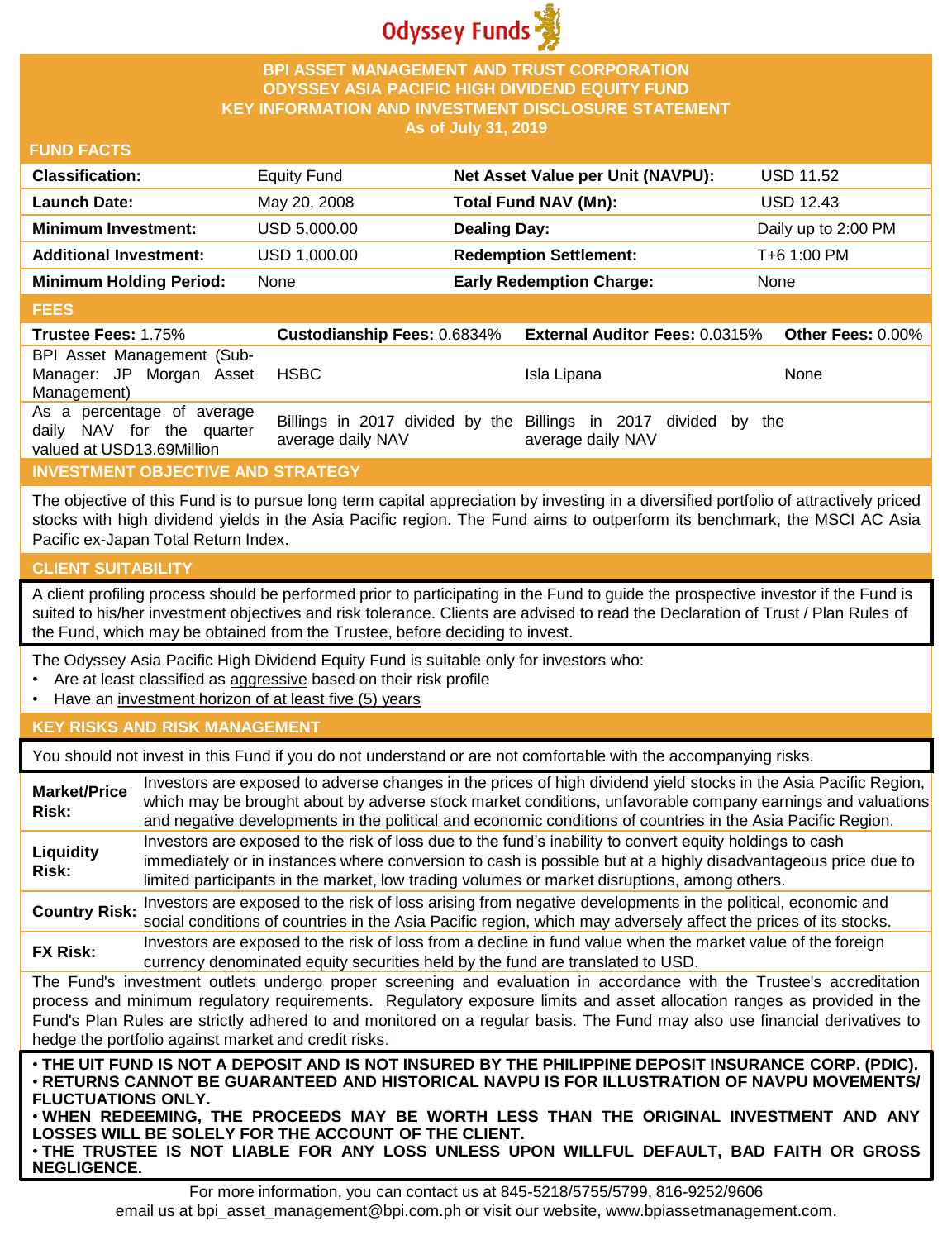### **FUND PERFORMANCE AND STATISTICS AS OF JULY 31, 2019**

(Purely for reference purposes and is not a guarantee of future results)



Benchmark\* : MSCI AC Asia Pacific ex-Japan Total Return Index

| <b>CUMULATIVE PERFORMANCE (%) 1</b>    |            |          |       |         |         |       |
|----------------------------------------|------------|----------|-------|---------|---------|-------|
|                                        | 1 mo       | 3 mos    | 6 mos | 1YR     | 3YRS    | S.I   |
| Fund                                   | $-0.52$    | $-1.96$  | 2.49  | 2.13    | 15.43   | 15.20 |
| <b>Benchmark</b>                       | $-1.32$    | $-2.36$  | 3.24  | $-1.58$ | 29.02   | 44.11 |
| <b>ANNUALIZED PERFORMANCE (%) 1</b>    |            |          |       |         |         |       |
|                                        | 1YR        | 2YRS     | 3YRS  | 4YRS    | 5YRS    | S.I   |
| Fund                                   | 2.13       | 1.24     | 4.90  | 3.39    | 1.45    | 1.27  |
| <b>Benchmark</b>                       | $-1.58$    | 1.81     | 8.86  | 6.51    | 3.23    | 3.32  |
| <b>CALENDAR YEAR PERFORMANCE (%) 1</b> |            |          |       |         |         |       |
|                                        | <b>YTD</b> | 2018     | 2017  | 2016    | 2015    | 2014  |
| Fund                                   | 9.71       | $-9.01$  | 20.33 | 3.45    | $-9.91$ | 7.08  |
| <b>Benchmark</b>                       | 11.16      | $-14.23$ | 37.63 | 6.18    | $-9.47$ | 3.71  |

### **PORTFOLIO COMPOSITION**

| <b>Allocation</b>                      | % of Fund     |
|----------------------------------------|---------------|
| <b>Equities</b>                        | 99.15         |
| Cash                                   | 1.99          |
| Time deposits and money market         |               |
| Other receivables - net of liabilities | $-1.14$       |
| <b>Top Five Sector Holdings</b>        | % of Equities |
| Financials                             | 32.86         |
| <b>Real Estate</b>                     | 18.42         |
| Information Technology                 | 16.53         |
| Industrials                            | 8.74          |
| Energy                                 | 6.25          |
| <b>Top Five Country Weightings</b>     | % of Equities |
| China                                  | 23.14         |
| Australia                              | 17.27         |
| Hong Kong                              | 15.39         |
| Taiwan                                 | 12.05         |
| Korea                                  | 9.81          |

| <b>NAVPU over the past 12 months</b>     |         |
|------------------------------------------|---------|
| Highest                                  | 11.88   |
| Lowest                                   | 10.29   |
| <b>STATISTICS</b>                        |         |
| Portfolio Beta                           | 1.00    |
| Volatility, Past 1 Year (%) <sup>2</sup> | 12.49   |
| Sharpe Ratio <sup>3</sup>                | $-0.01$ |
| Information Ratio <sup>4</sup>           | 0.81    |
| Current Number of Holdings               | 66      |

#### <sup>1</sup>Returns are net of fees.

<sup>2</sup>Measures the degree to which the Fund fluctuates vis-à-vis its average return over a period of time.

<sup>3</sup>Used to characterize how well the return of a Fund compensates the investor for the level of risk taken. The higher the number, the better.

<sup>4</sup>Measures reward-to-risk efficiency of the portfolio relative to the benchmark. The higher the number, the higher the reward per unit of risk.

<sup>5</sup>Since inception.

6 Includes accrued income, investment securities purchased, accrued expenses, etc.

\*Declaration of Trust is available upon request through branch of account.

# **TOP TEN HOLDINGS**

| Name                                                   | % of Equities |
|--------------------------------------------------------|---------------|
| <b>Taiwan Semiconductor</b><br>Manufacturing Co., Ltd. | 5.56          |
| Samsung Electronics Co., Ltd.                          | 4.69          |
| China Life Insurance Co. Ltd.                          | 4.00          |
| Ping An Insurance (Group)<br>Company of China, Ltd.    | 3.25          |
| Australia and New Zealand Banking<br>Group Limited     | 2.82          |
| BOC Hong Kong (Holdings) Limited                       | 2.77          |
| Sun Hung Kai Properties Limited                        | 2.70          |
| PT Telekomunikasi Indonesia<br>(Persero)               | 2.52          |
| Hong Kong Exchanges & Clearing<br>Ltd.                 | 2.52          |
| Mapletree Logistics Trust                              | 2.48          |

# **RELATED PARTY TRANSACTIONS\***

The Fund has no transactions and outstanding investments with entities related to BPI Asset Management and Trust Corporation (BPI AMTC).

\* Related party in accordance with BPI AMTC's internal policy.